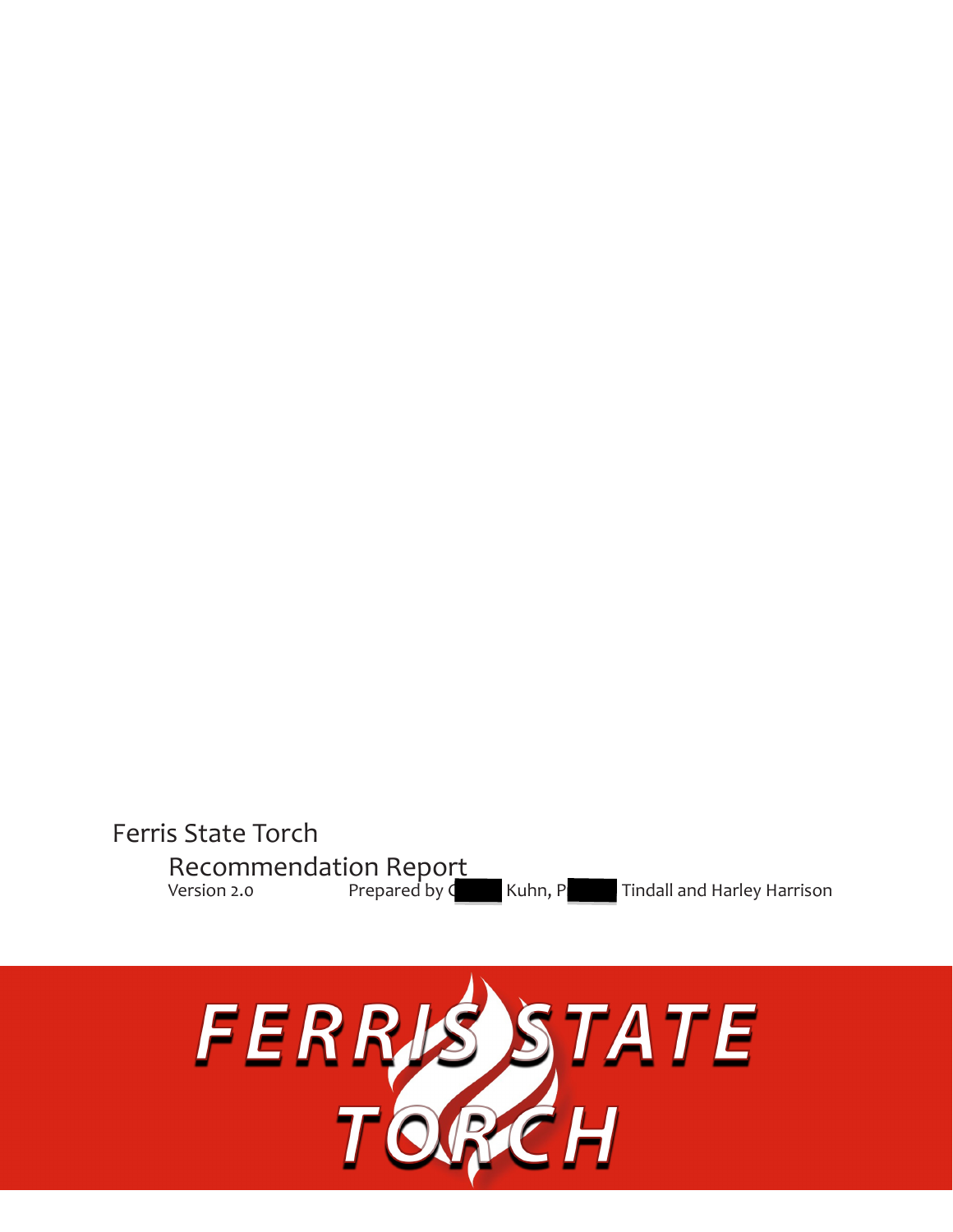# FSU TORCH RECOMMENDATION REPORT 2

# Table of Contents

| 1.0 - Project Information 3                            |  |
|--------------------------------------------------------|--|
| $2.0$ - Introduction $\overline{\phantom{a}}$ 4        |  |
|                                                        |  |
| 3.1 - Expert Interview — 5                             |  |
| $3.2 - Survey$ 5                                       |  |
|                                                        |  |
|                                                        |  |
| 4.1 - Expert Interview — 7                             |  |
| $4.2 - Survey \longrightarrow 9$                       |  |
| 4.3 - Editor in Chief Interview ————————————————————10 |  |
| $5.0 - Conclusions$ $12$                               |  |
| 6.0 - Recommendations — 13                             |  |
| $7.0 - Sources$ $-15$                                  |  |
| 8.0 - Supplemental Materials — 16                      |  |

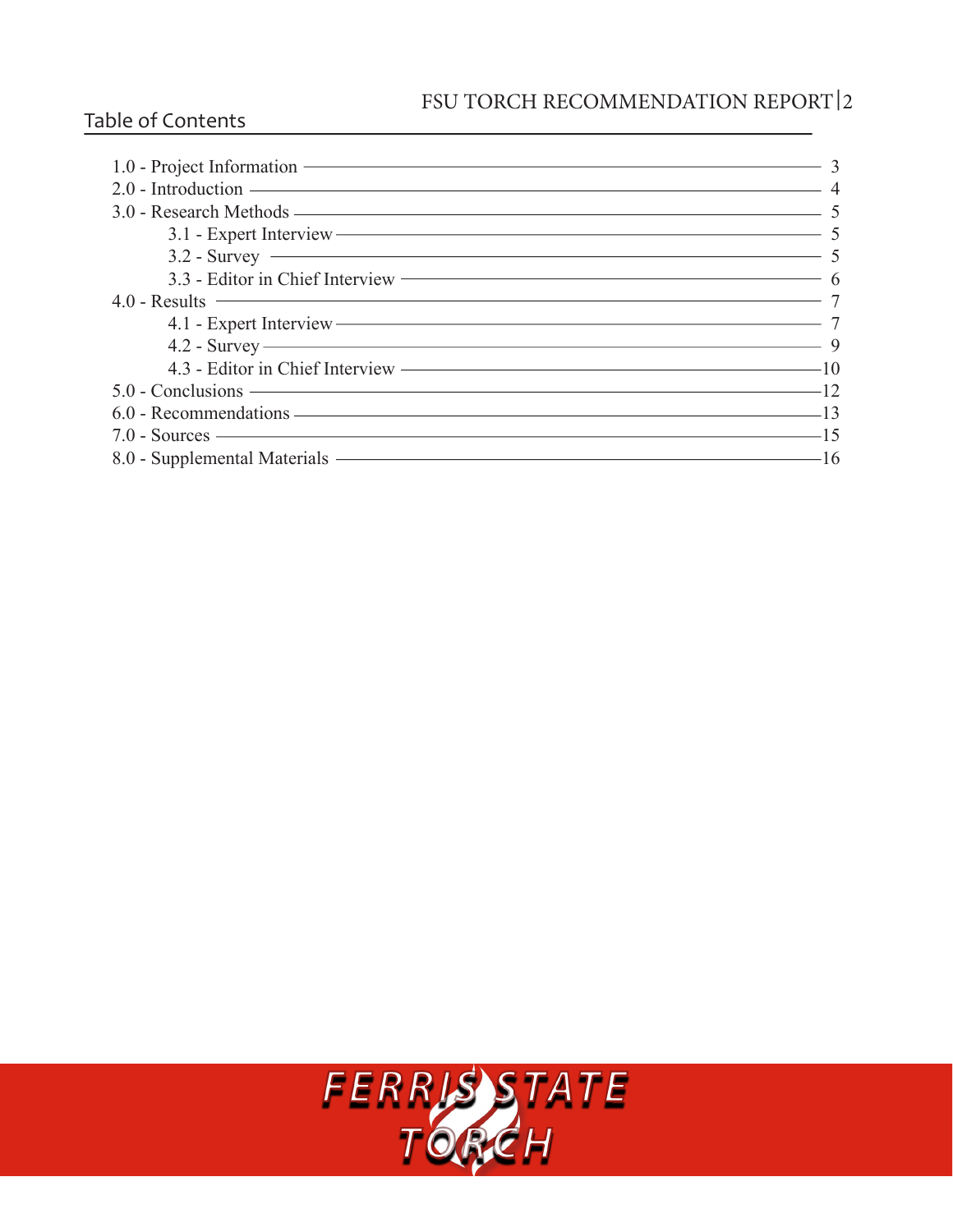### 1.0 PROJECT INFORMATION

#### TITLE

FSU Torch Recommendation Report

### SUMMARY

Our recommendatin report for the FSU Torch defines the primary issues the Torch faces and outlines the steps that the Torch should take in order to attempt to fix these problems.

### TIMEFRAME

November 3 - December 8, 2016

### PREPARED BY

Kuhn, Tindall and Harley Harrison

# CONTACTS

| Kuhn, Interviewer                 |                 |
|-----------------------------------|-----------------|
| E-mail:                           | Phone: 6        |
| <b>Tindall</b> , Graphic Designer |                 |
| E-mail:                           | Phone: $\theta$ |
| <b>Harley Harrison, Writer</b>    |                 |
| E-mail:                           | Phone:          |

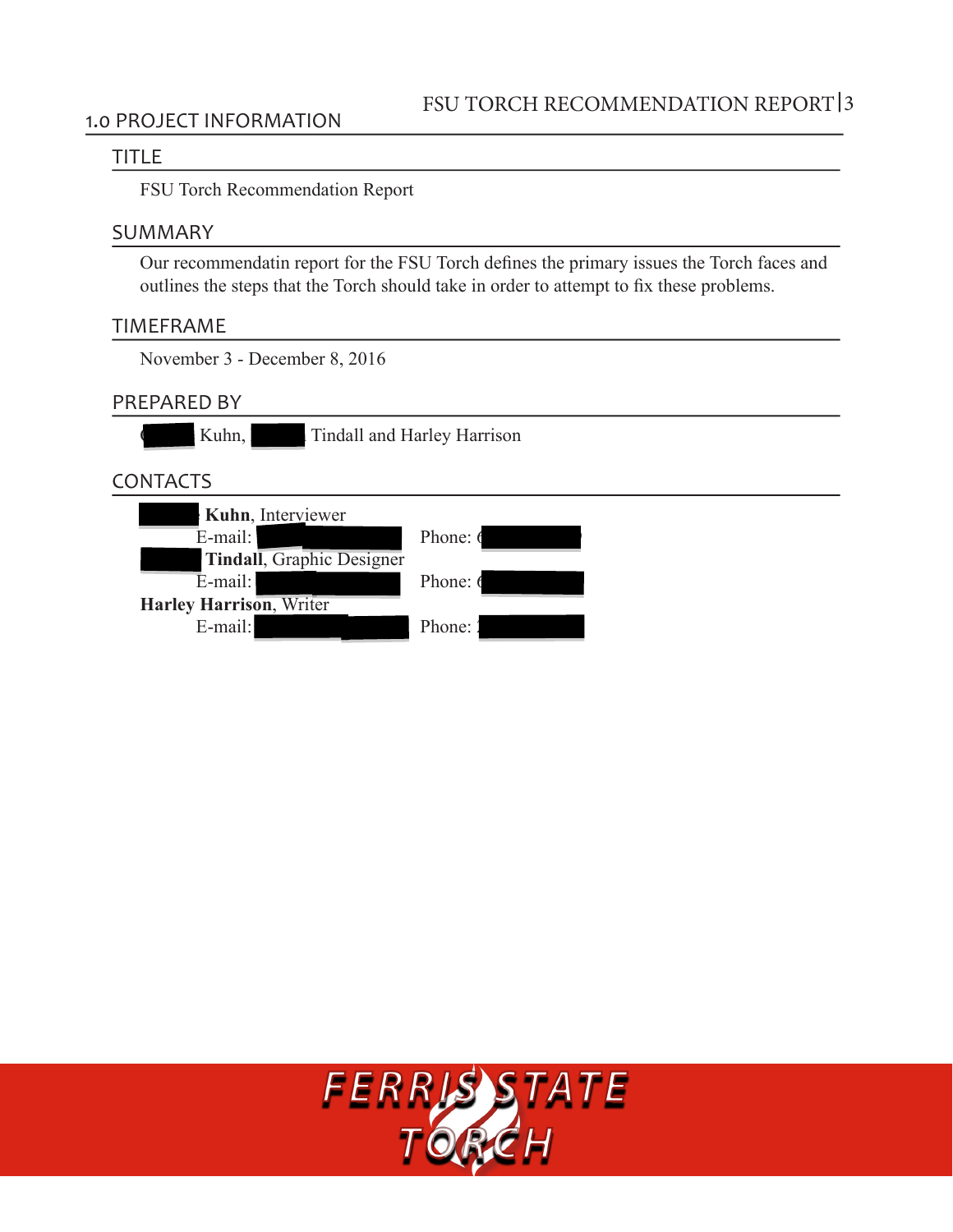#### 2.0 INTRODUCTION

### 2.1 Background

The FSU Torch is a student driven, community-wide newspaper that is not affiliated with Ferris State University. With one print issue per week, the Torch also has an online edition, both at no charge to students. The Torch gives it's advertising profits to the Pioneer, the Big Rapids newspaper, in exchange for free printing and free web publishing, as well as free distribution off campus. The paid student staff are responsible for all other functions of the Torch including on-campus distribution.

### 2.2 The Problem

The FSU Torch is an award-winning college newspaper, but page views on the website have decreased and the Torch is finding a numerous amount of untouched print copies by the end of each week. Many students at Ferris have not heard of the Torch or do not know that the Torch is available in both print and online. With the student body constantly changing, the FSU Torch wants to increase awareness of its existence among the student body.

### 2.3 Strategies

We conducted our research primarily through interviews, with the exception of one survey. Our strategy was to use our sources to broaden our knowledge of the problem and we found that the most productive method was through conversations with experts. We found that our interviews also provided a majority of our data due to the expertise and resources that our interviewees had

### 2.4 Proposed Solutions

Our team has found a variety of solutions that address the popularity of the Torch and ways it can better serve the students of Ferris. These solutions also address how the Torch can keep advertising within a constantly changing student body and how the Torch can stay popular throughout the year.

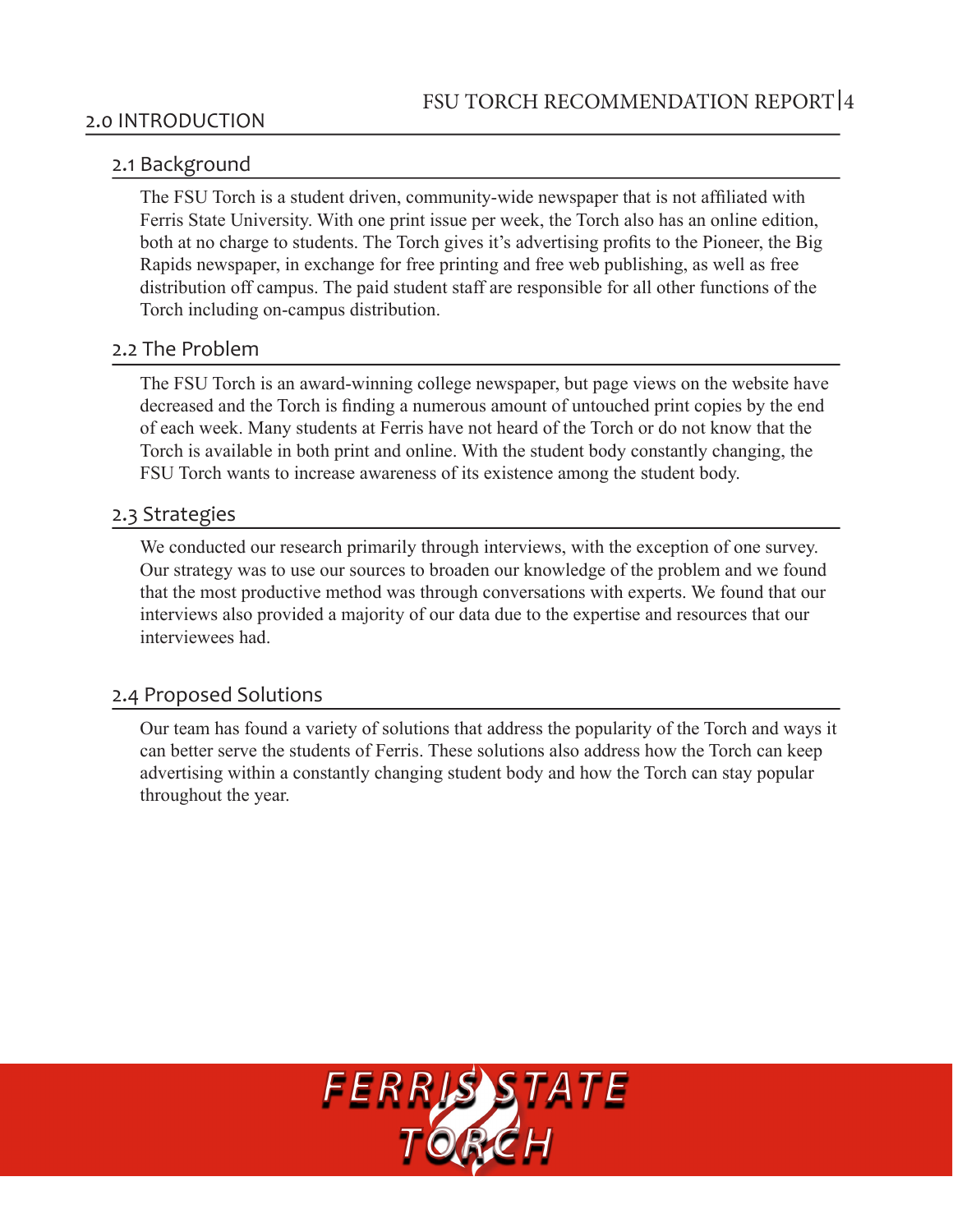# 3.0 RESEARCH METHODS

### 3.1 Client Interview

On November 15th, our interviewer sat down with Steven Fox, the adviser of the Torch newspaper of nine years, to inquire details about the problem from an expert. We decided that this interview would be crucial to our research because Fox deals with the Torch first hand and is the best witness to the issues the Torch faces because of his long-term involvement. We also knew that, not only would he help define this problem, he could also direct us to other sources.

### 3.2 Survey

Our team created a survey that asked a variety of questions that addressed the popularity of the Torch and other news sources and asked for recommendations of how the Torch can improve. We thought a general student opinion was necessary in finding the root of the problem as well as the severity of it. The survey also began the brainstorming process for our recommendations by asking students, the major consumer of the newspaper, what they would like to see from the Torch. We conducted our survey  $2 - 2:50$  p.m. Thursday, Nov. 17 and received 30 responses to base our data off of.

# 3.3 Interview with Editor in Chief of the Torch

Monday, November 29, our interviewer met with Keith Salowich, the Torch Editor in Chief of two years to gather more information about the traffic on the Torch website. As Editor in Chief, Salowich has all the data and statistics for the Torch website and it's readers. We believe that this information is necessary for providing data on the website's popularity, which is essential to our recommendations.

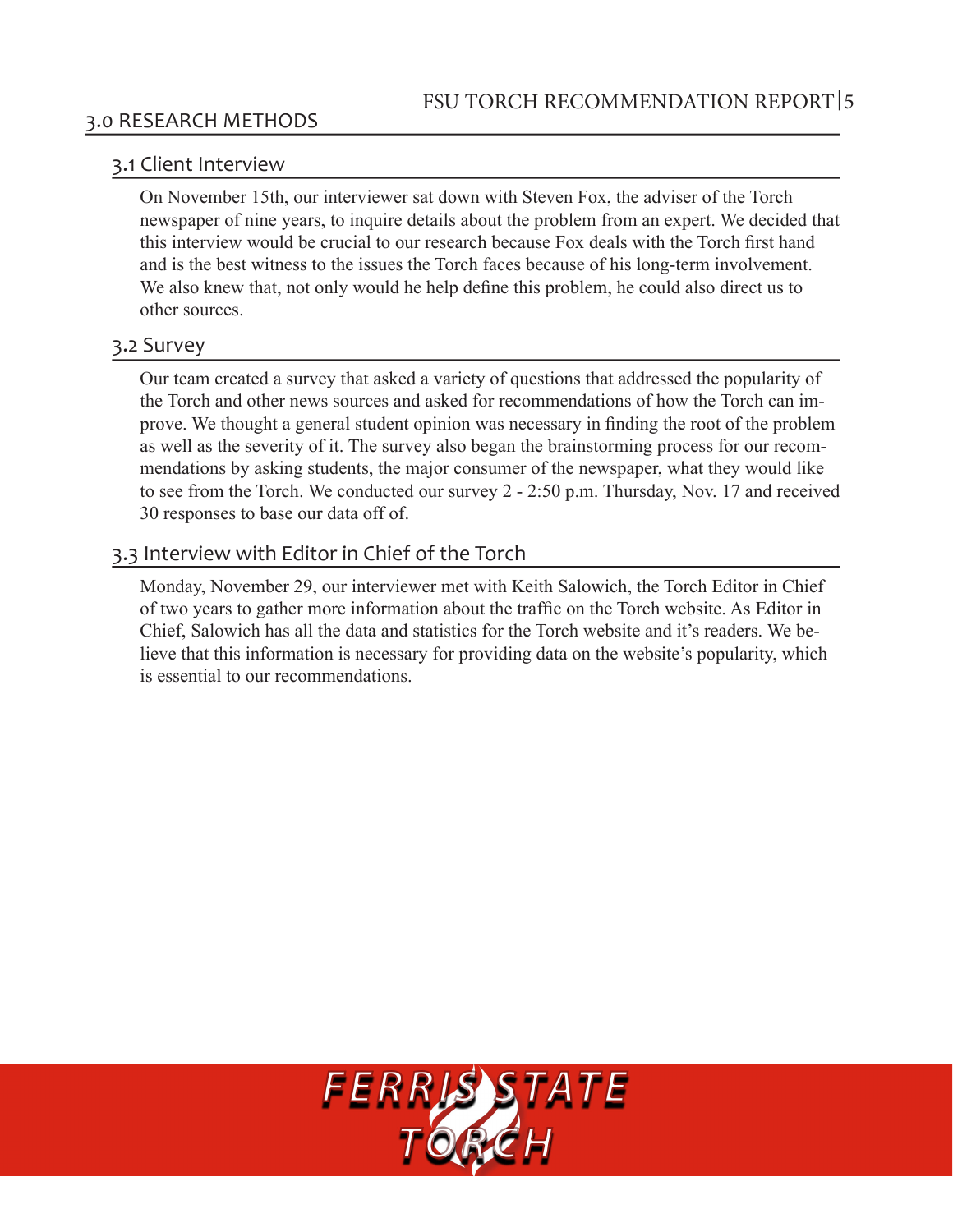### 4.0 Results

# 4.1 Client Interview

### **4.1.A.**

Fox noted the importance of recognizing what the Torch is doing well and should keep doing:

- A campus-wide email advertising the Torch was sent out the Wednesday before the interview, however it has not been repeated since.
- The website services and the off campus distribution are handled by the Pioneer.
- At times, stories are uploaded to the Torch website immediately after they happen, which means the Torch can produce news in real time.
- The Torch staff has a desire to evolve and improve as a whole.
- The Torch is community based and covers what is important rather than what is popular. Therefore, it is not driven by ratings and popularity.
- The Torch exposes things that need to be fixed and attempts to be diverse in its coverage.

# **4.1.B.**

Throughout the interview, we were able to expose several key issues the Torch faces includ $ing:$ 

- 2000 copies of the print newspaper are distributed on campus, but 1000 copies each week are typically unaccounted for.
- The number of weekly views on the Torch website has decreased from about 5000 to 3000 views four weeks in a row.
- Due to the numbers stated above, the Torch probably won't break the record of pageviews from last year.
- The Torch is constantly struggling to prove its existence because the school population is always changing.

# **4.1.C.**

We also discovered factors that could be contributing to these problems:

- Distribution books are availalbe but are not being updated, therefore the Torch doesn't know which locations are better for distribution.
- Papers are free, therefore, there isn't a way to monitor the number of readers for print newspapers.
- The website measures the number of page views, not the number of visitors. For example, one person can read four articles and it will count as four pageviews, giving the Torch higher numbers.
- Website advertising does not create as much of a profit as paper advertisements, therefore the Torch must keep their print edition.
- Event coverage typically isn't shared until a week after the event has happened despite the ability for the Torch to publish online at any time.

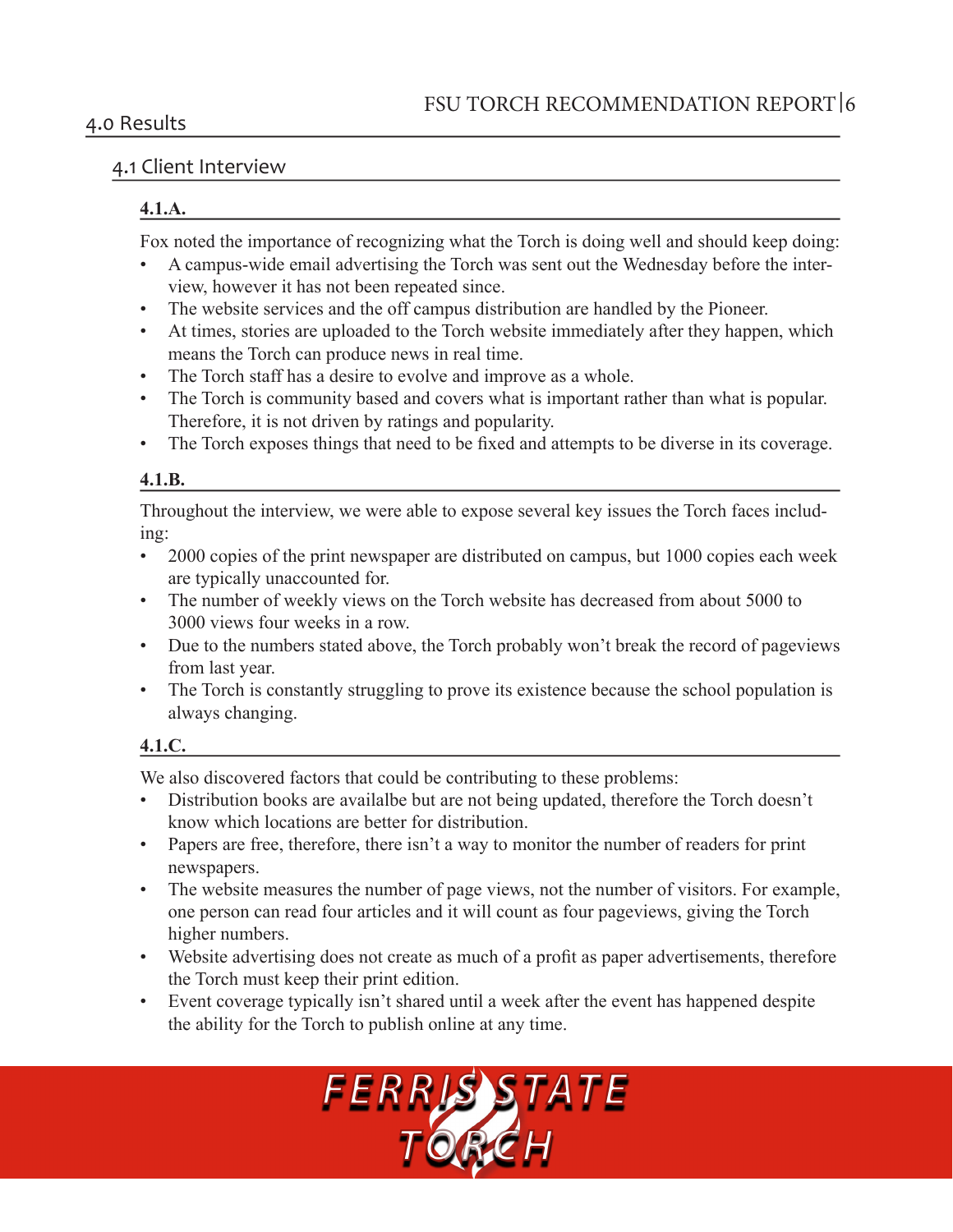# 4.2 Survey









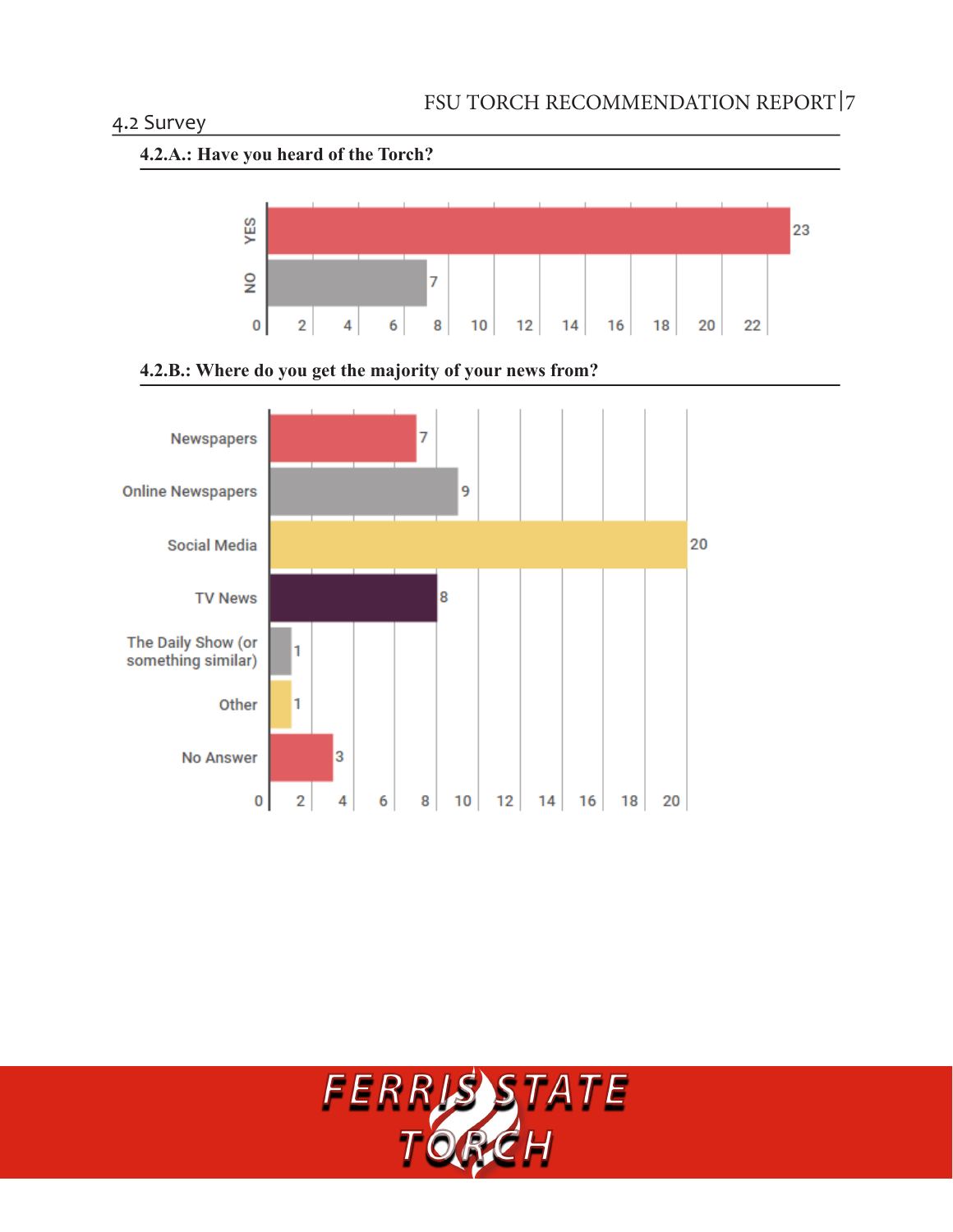# FSU TORCH RECOMMENDATION REPORT 8



**4.2.C.: How often do you read/watch that news source?**

### **4.2.D.: How can the school newspaper best meet your needs?**

### **Responses:**

- More visibility on social media
- Upcoming events/issues on campus
- Great work! Love the Tire Fire
- Stop putting stuff on your logo
- More social media
- Make them available in areas where they can be easily reached, also... spread the word about the Torch...
- Online version located on social media
- I don't have the need. But I do think the covers of the newspaper have been interesting and I've seen people pick them up.
- They already do, I love the Torch
- Send through email
- Have a download for my phone to read on my phone
- Keep doing what you're doing! Love the Torch!
- Increase spots to obtain it.
- News is more personal and focused on the area you are in.
- Yes
- Online
- Make sure the Torch is available in more locations on campus
- Tell news well

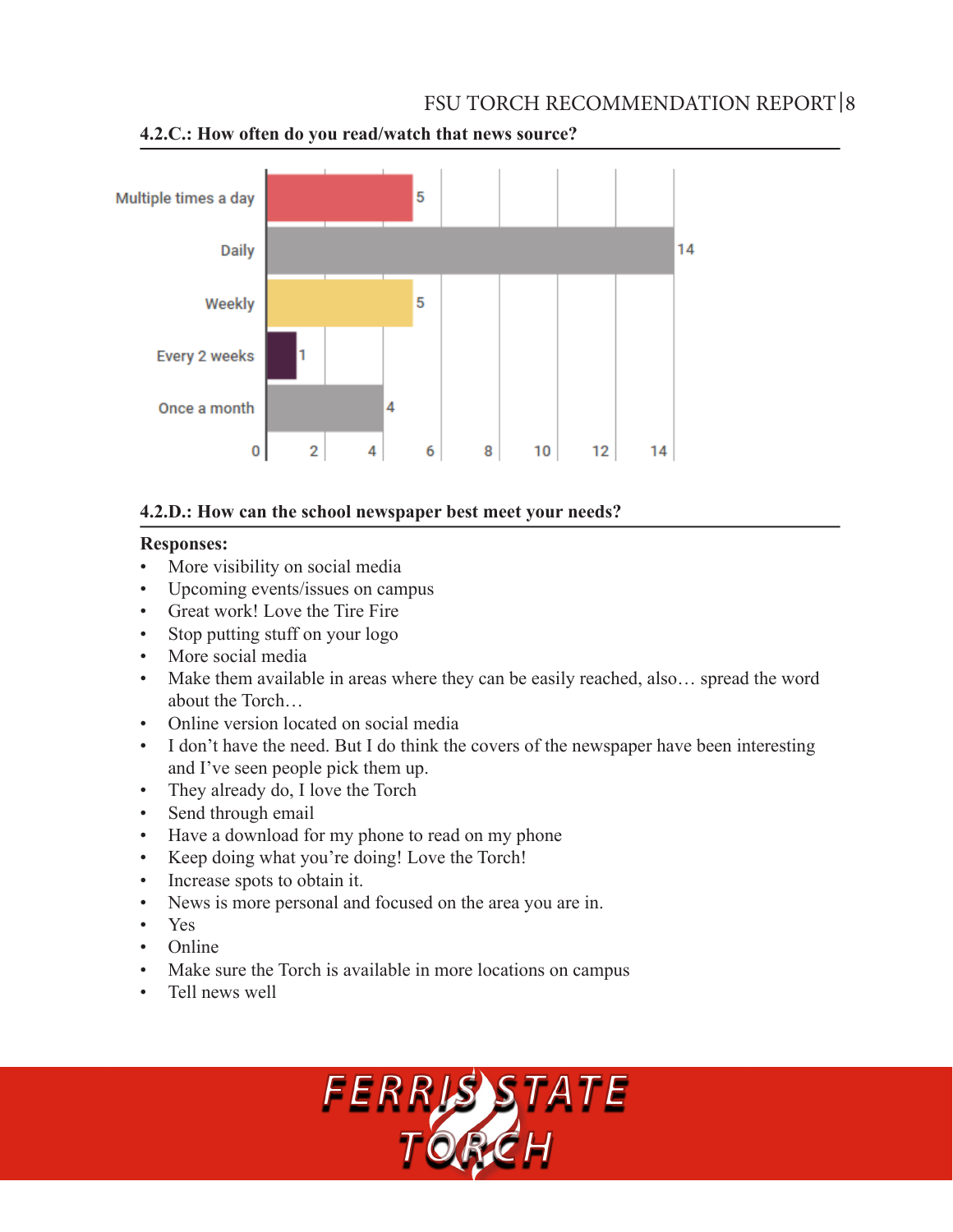# 4.3 Interview with Editor in Chief of the Torch

#### **4.3.A.**

The information provided by Salowich gave us the following positive insight about the Torch:

- The website does not only count the number of pageviews as we had previously thought, it also provides the number of sessions, which serves as the number of visitors to the website
- Despite a lack of pageviews and sessions this year, the Torch is still doing well compared to the years before last.
- There are plans in store for Facebook Live podcasts and  $51\%$  of the traffic is coming from social media already.
- The website is getting traffic from readers around the world.

### **4.3.B.**

The interview with Salowich also unveiled the following issues:

- The average session lasts about 45 seconds.
- Last year they had 20,000 more views at this point in the year, which Salowich contributes to popular stories that were published at the beginning of the year.
- There hasn't been any significant change in the functions of the Torch, resulting in an unclear source of the lack of readers.

# **4.3.C.**

• Although the source of the problem is unclear, Salowich did provide data that proved that Wednesday's, the day the print copy comes out, are the most popular days for web traffic and the most popular days for posting articles on the web. This shows that the news is being saturated around Wednesdays.

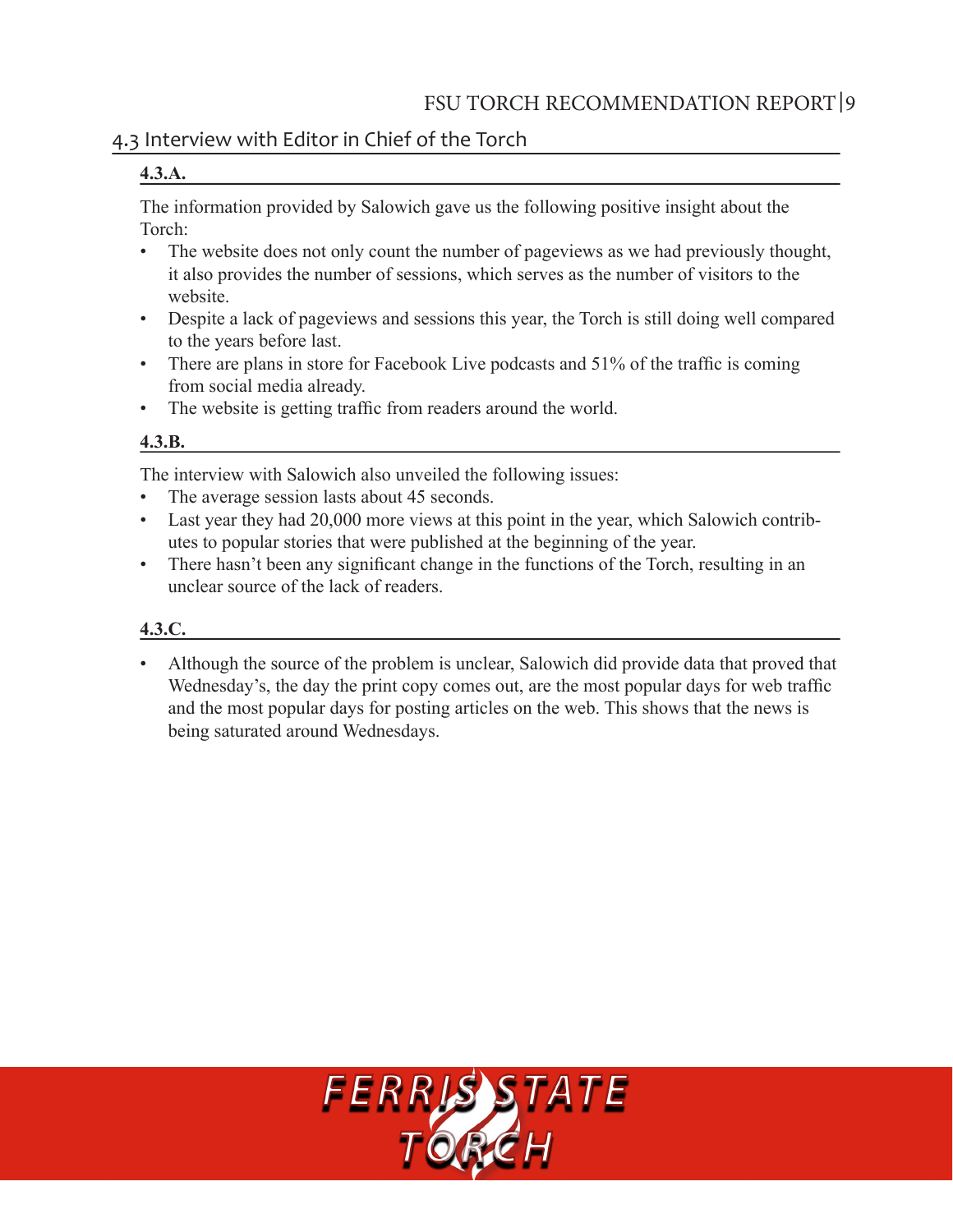# FSU TORCH RECOMMENDATION REPORT 10



### Lists of the top articles from 2015-2016

| 1.7            | 吗                                                                                 | $19,923$ $(9.65%)$ | 1.  | - 7                                                         | 吗 |       | 6,978 (13.16%)     |
|----------------|-----------------------------------------------------------------------------------|--------------------|-----|-------------------------------------------------------------|---|-------|--------------------|
| $\overline{2}$ | /2015/12/11/ferris-student-faces-two-sexu<br>al-assault-charges/                  | $7.383$ $(3.58%)$  | 2.  | /2016/09/07/rapist-named-brock-turner/                      | 吗 |       | $1,473$ $(2.78%)$  |
| 3.             | /2015/11/03/no-liquor-ferris-greek-life-crac <sub>aa</sub><br>ks-down-on-parties/ | $6,448$ $(3.12\%)$ | 3.  | /2016/09/22/breaking-news-firetrucks-busi<br>ness-building/ |   |       | $1,292$ $(2.44\%)$ |
| 4.             | /2015/09/14/ferris-communications-profes <sub>, an</sub><br>sor-lon-green-dies/   | 6,122 $(2.96\%)$   |     | /2016/10/04/clowning-around-campus/                         | 吗 | 1,279 | $(2.41\%)$         |
| 5.             | /2015/10/17/vander-laan-best-in-the-land/<br>년                                    | $4,880$ $(2.36\%)$ | 5.  | /2016/10/18/rock-wars/                                      | 吗 | 935   | (1.76%)            |
| 6.             | /2016/05/01/vander-laan-goes-pro/                                                 | $4,573$ $(2.21\%)$ | 6.  | /2016/08/28/homecoming-comedians-ann<br>ounced/             |   |       | 874 $(1.65%)$      |
| 7.             | /2015/12/12/chapman-found-guilty-soliciti a<br>ng-prostitution/                   | $3,750$ $(1.82%)$  | 7.  | /2016/08/23/ch-ch-changes/                                  | 冎 |       | 826 $(1.56\%)$     |
| 8.             | /2015/08/30/bo-burnham-announced-as-fe<br>rris-homecoming-comedian/               | $3.447$ $(1.67%)$  | 8.  | /2016/11/02/never-said-yes/                                 | 凸 |       | 746 (1.41%)        |
| 9.             | /2016/03/14/lupe-fiasco-headed-ferris/<br>뛰                                       | $3,034$ $(1.47%)$  | 9.  | /2016/09/21/twenty-keeps-cool/                              | 吗 |       | 684 $(1.29%)$      |
| 10.            | /2016/06/25/ferris-water-tests-report-lead-<br>contamination/                     | $2.969$ $(1.44\%)$ | 10. | /category/news/                                             | 吗 |       | 630 $(1.19%)$      |
| 11.            | /2016/02/24/breaking-news-assault-campu <sub>ed</sub>                             | $2,791$ $(1.35%)$  | 11. | /2016/09/10/mrsa-at-ferris/                                 | 吗 |       | $612$ $(1.15%)$    |
|                | s/                                                                                |                    | 12. | /2016/11/21/shots-fired-oakwood/                            | 凸 | 569   | (1.07%)            |

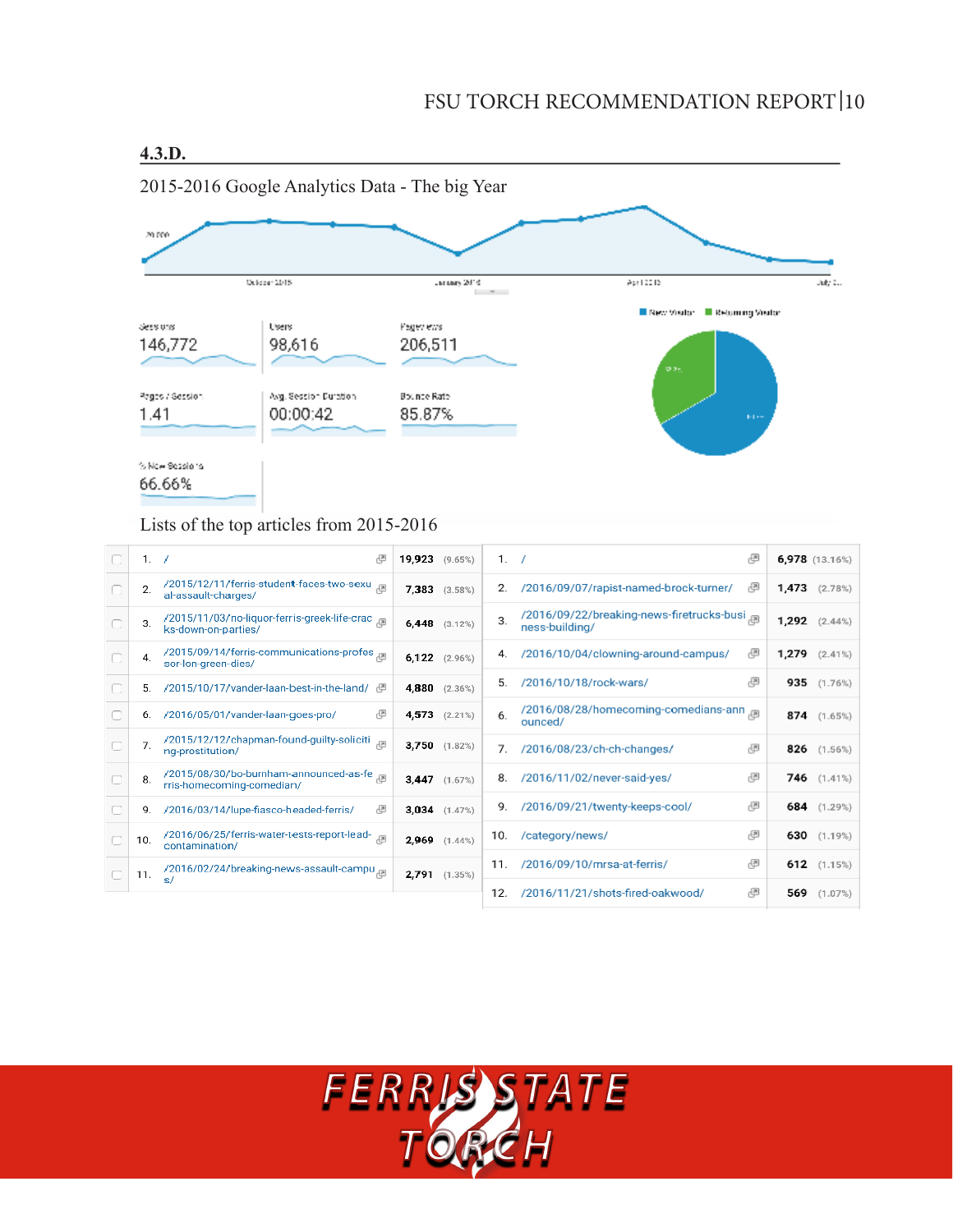# **4.3.D. (Continued)**

Methods viewers are reading articles during 2015-2016

# **Top Channels**

**Top Channels** 



Methods viewers are reading articles thus far 2016-2017



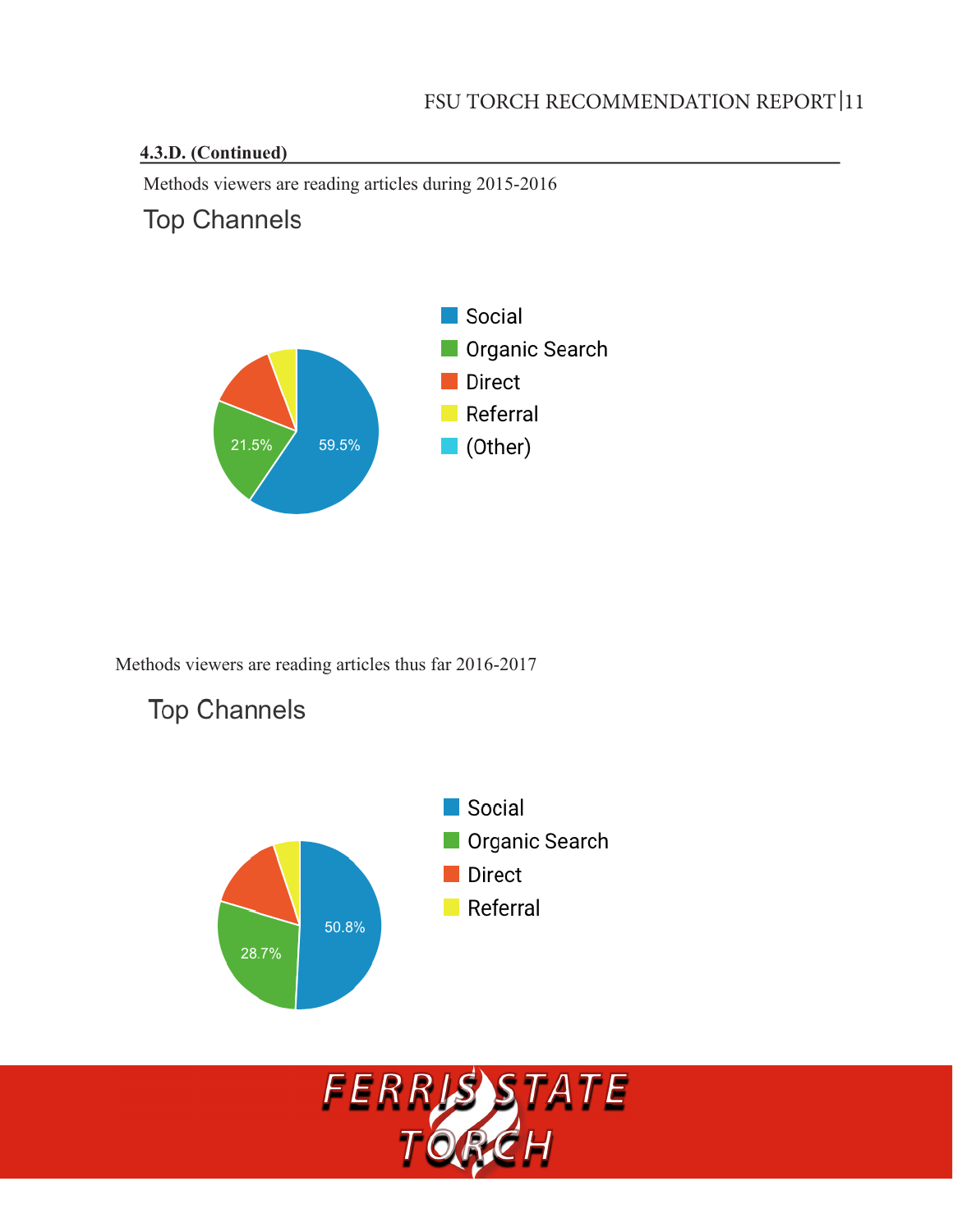## 5.0 Conclusion

## 5.1 Distribution

From our research, we can conclude that if the Torch kept track of distribution records, they would be able to increase the number of readers by putting more print copies in locations that are more popular and less print copies in unpopular locations. The Torch also has 1000 copies each week that are unaccounted for and could be used in new and different distribution locations. The Torch also receives free printing from the Pioneer in exchange for advertising profits, therefore they should take advantage of all the free copies they are receiving each week because they're giving up the money from advertising.

#### 5.2 Print vs. Web

It's clear that the Torch is reliant on the print edition for advertising profits but needs the online edition for more readers. Keeping the two well-balanced will help keep a steady amount of readers.

## 5.3 Advertising

We've concluded that, due to the constantly changing student population, the Torch should be advertising to freshmen and transfer students. The main problem with the popularity of the Torch stems from a lack of awareness and even the students who are aware of the Torch may not be regularly thinking about the newspaper due to a lack of reminders or relativity.

From our survey we could also conclude that the majority of students get their news from social media, however there is still a desire to consume the news as many students reported consuming the news on a daily basis. In addition, those who had heard of the Torch were consistent in their feedback of ways the Torch can improve, meaning they pay attention and analyze the paper.

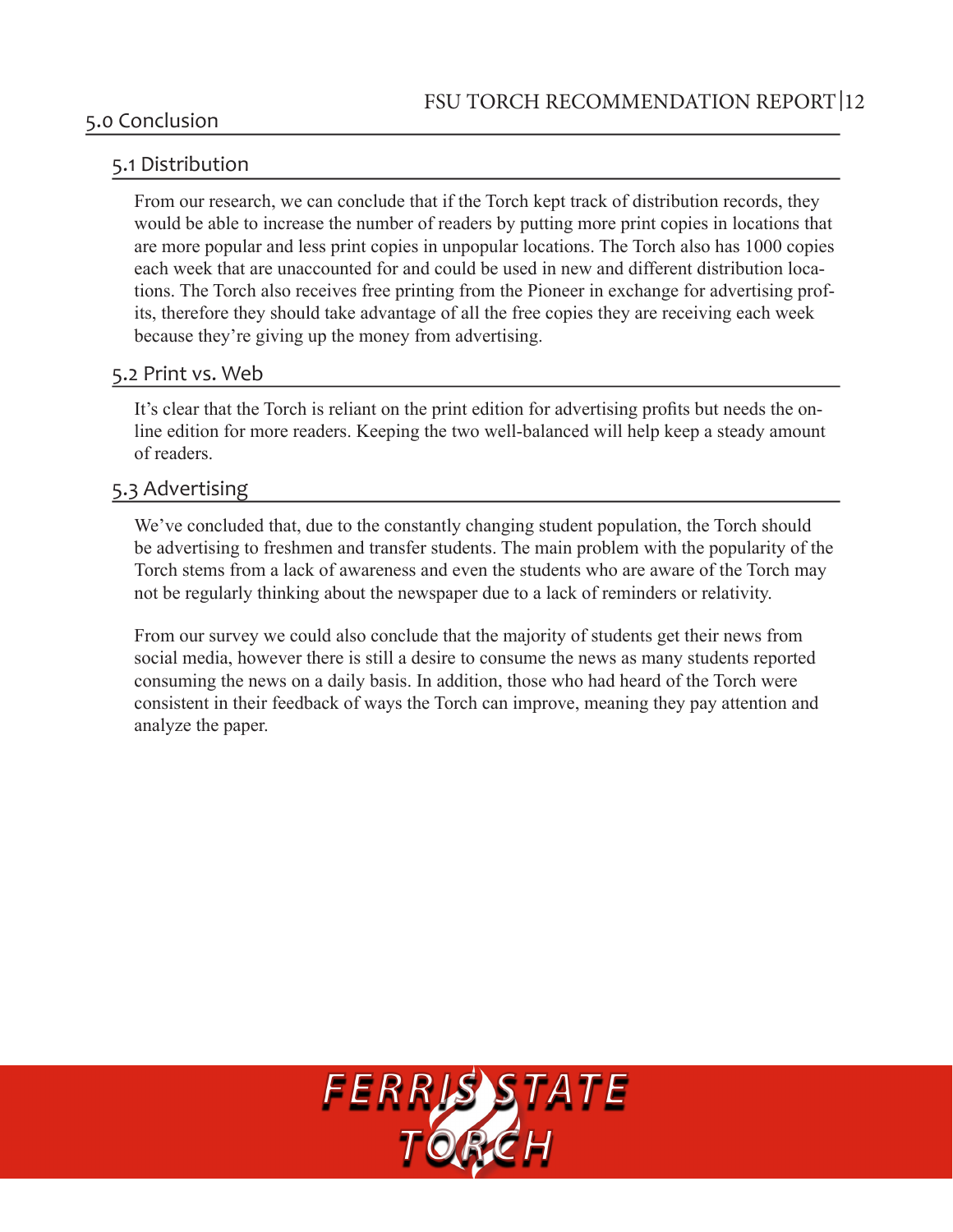### 6.0 Recommendations

### 6.1 Create an App

It's clear that students are getting most of their news from social media, which is popularly viewed from a phone. Creating an app would allow students to read the news from anywhere at any time. The app could also give notifications about big stories and could easily share articles on social media

### 6.2 Advertise to incoming freshmen and transfer students

All freshmen and most transfer students have to participate in orientation before attending Ferris, which would be an ideal time to advertise to the continuously changing student population. By investing in advertisements such as flyers, pens or other accessories, incoming students will be more aware of the Torch and, if there's an app, students could download the app at orientation. Also including a copy of the Torch inside this orientation bags highly recommended for immediate interaction.

# 6.3 Convert to heavier online publishing

A lot of event coverage for the newspaper isn't published until almost a week after it has happened because the print edition is only released on Wednesdays. Therefore, the news may seem somewhat old. The Torch should take advantage of the ability to publish online at any time. The same news could still be included in the newspaper, but having it readily available online will help the credibility of the Torch.

### 6.4 Look for better areas of distribution

The Torch should start keeping track of the amount of papers left each week at the different distribution locations. Once enough data has been collected, the Torch should either provide more papers in more popular locations or should change the location of unpopular distribution sites. This way, the paper can reach more readers. The Torch could also add locations to their distribution route for the 1000 extra papers they have each week.

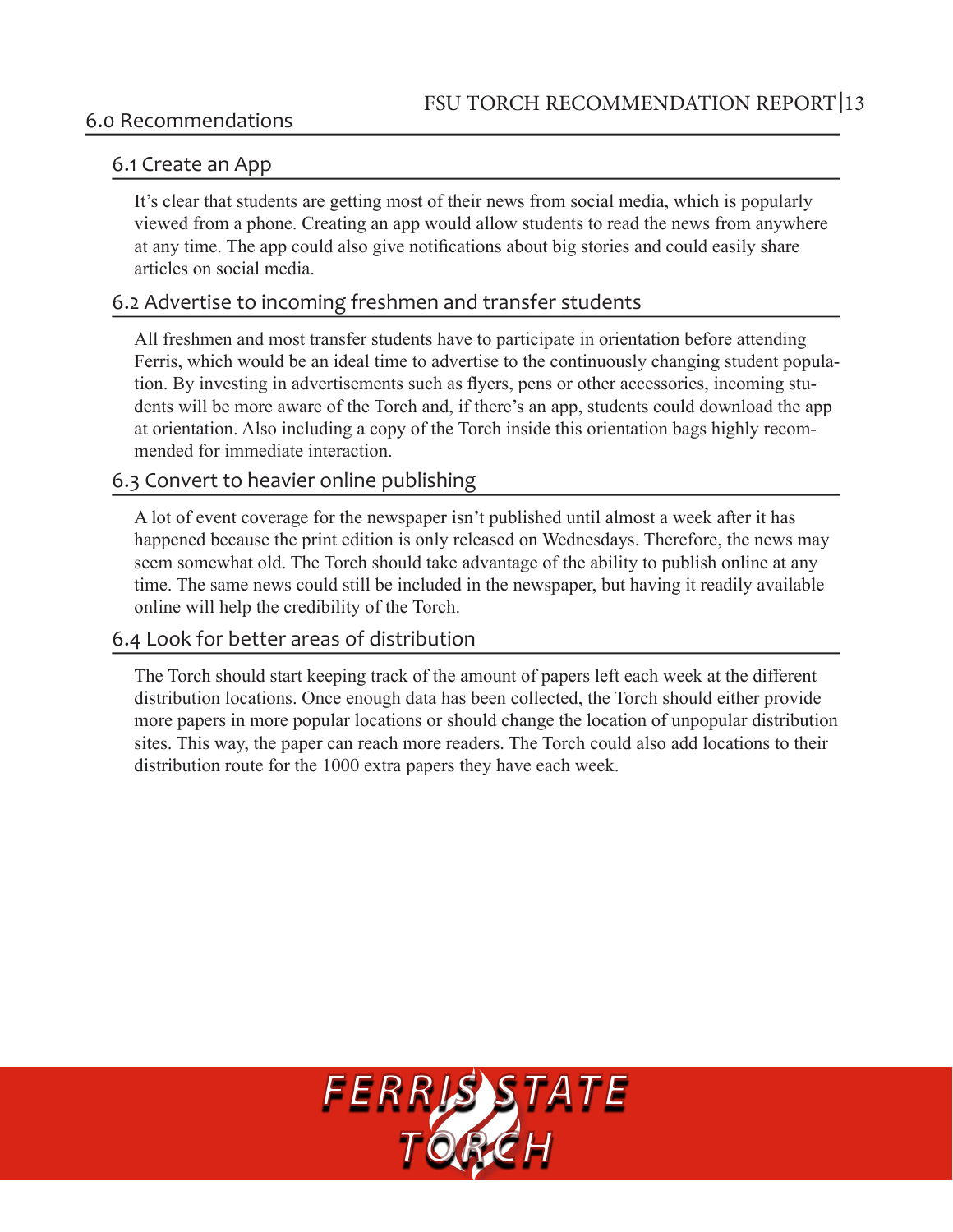# 6.5 Advertise on campus

Creating posters and displaying them around campus would also contribute to an increase in readers. The Torch has a staff that could easily design a visually appealing poster that could be posted in buildings on campus and at distribution locations.

# 6.6 Create an incentive

Generally, students love prizes. By creating a promotional challenge with a positive outcome, students will bring awareness of the Torch to others. For example, the challenge could be to share three articles on Facebook to be entered in a drawing for a free starbucks gift card. Or, download the app to be entered in a drawing for two free hockey tickets.

# 6.7 Social media

Social media is a powerful tool and the Torch should use it to their advantage. By being regularly active on social media accounts, the Torch can gain more followers and, therefore, more readers. The Torch should also try new forms of social media such as Facebook Live. Doing live podcasts or even live news reports could add to the credibility of the Torch as a source that provides news quickly.

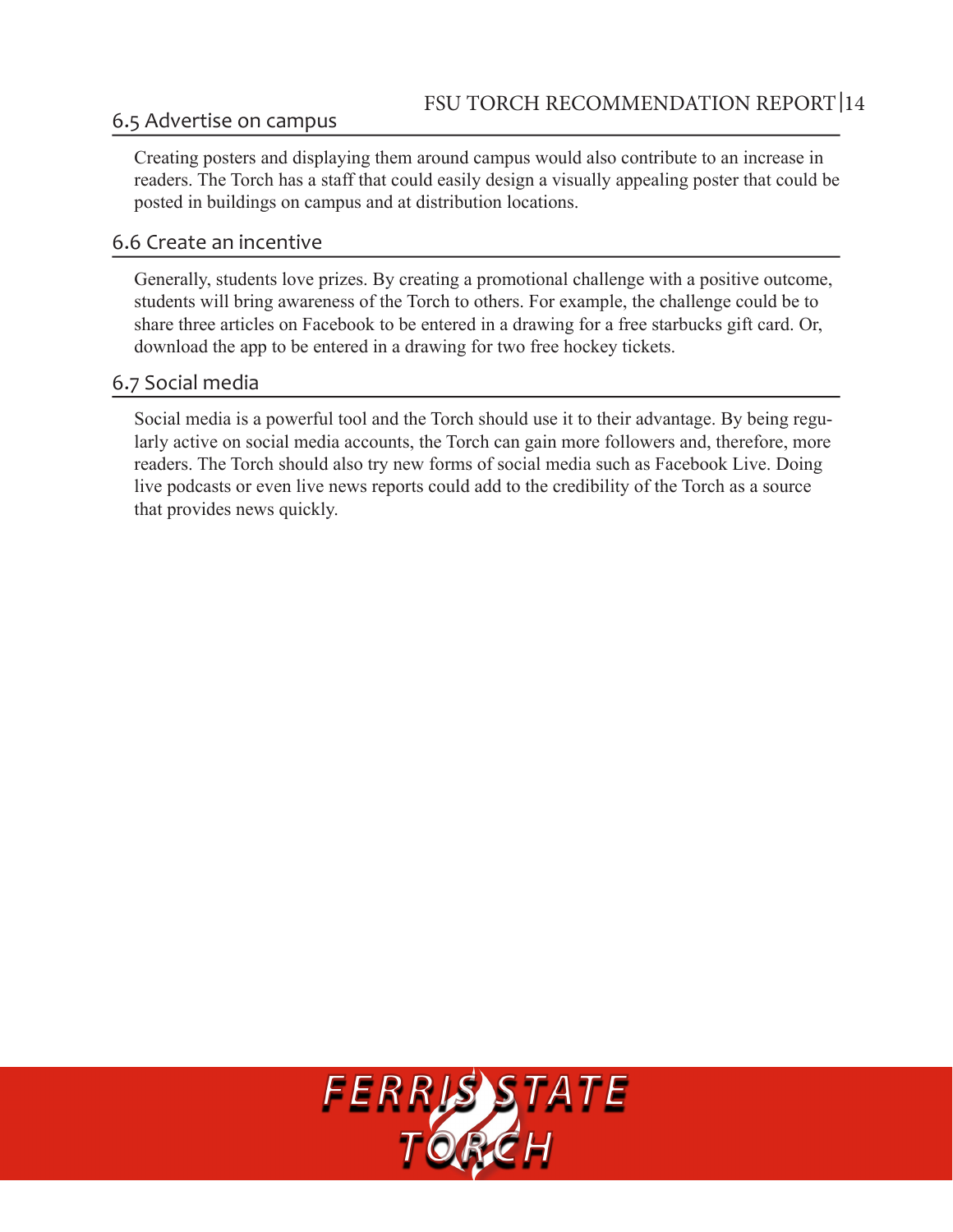- 7.0 Sources
	- The Ferris State Torch Truth, Fairness & Accuracy since 1931. (2016). Retrieved from http://fsutorch.com/